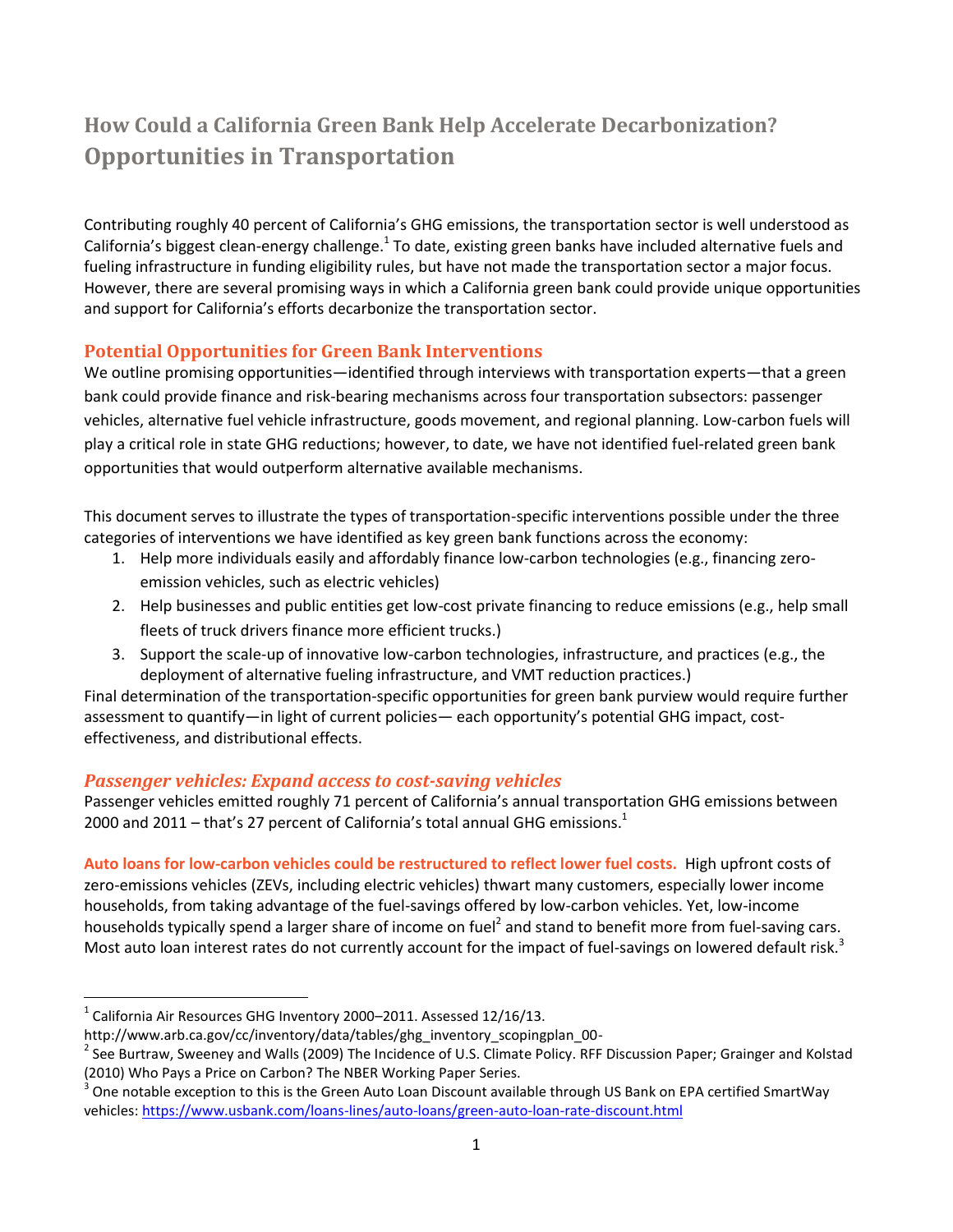Financiers are likely hesitant to lower interest rates or change lending criteria based on future fuel savings due to lack of data on actual loan performance.

 *A green bank could offer credit enhancements to financiers to expand private lending for low-carbon vehicles*. Targeted insurance or other forms of credit enhancement for financiers would enable them to extend loans to more creditworthy Californians and those with lower incomes. A successful credit enhancement program would attract more private capital for low-carbon vehicles, expand availability of consumer financing on the market, and accelerate deployment of EVs and other ZEVs in California. This intervention could also accelerate market viability for ZEV infrastructure investment.

#### *ZEV infrastructure: Flexible financing & risk allocation across public & private sectors*

Vehicle electrification and adoption of other alternative fuel vehicles face a well-recognized chicken-and-egg challenge: EVs and other ZEVs will not be widely adopted until charging and fueling infrastructure is available, and charging and fueling infrastructure will not generate acceptable returns on investment without more ZEVs on the road. 4

**EV infrastructure financing and market development requires shared risk and investment** between power providers, transportation planners, auto manufacturers, telecommunication companies, regulatory bodies, and state and federal highway agencies. However, EV infrastructure demand is not yet sufficient to attract a significant amount of private capital, and traditional federal and state funds for transportation infrastructure are typically mandated to go towards maintaining the existing road and mass transit network rather than lowcarbon fueling infrastructure.

- **A Green Bank could uniquely coordinate EV infrastructure risk and financing across many players to provide financing support flexibly.<sup>5</sup> This flexible support is needed to spur deployment and market** development and to provide the data needed to establish the strong business case for future private financing—i.e. to build a business case for financing underserved markets. For example, a bank could spur market development of profitable home charging stations for multi-family units. It could also support charging station projects that may require longer payback periods or different delayed repayment options than the private market offers at this early stage in the EV market. A green bank could also offer a more flexible pool of financing to state, regional, and local transportation agencies to develop innovative EV infrastructure without foregoing necessary maintenance of pavement, traffic lights, etc.
- **A Green Bank could also provide the financing coordination for the concurrent deployment of distributed solar, energy storage, and smart EV charging needed for vehicle-grid-integration** (VGI). 6 With VGI, EV batteries could serve as a source of grid storage, potentially providing savings to ratepayers and utilities and covering vehicle owners' upfront EV battery costs.

 $\overline{\phantom{a}}$ 

<sup>4</sup> In his, 2013 ZEV Action Plan, Governor Brown includes existing policies and planned actions to get early alternative fuel infrastructure in place, as well as opportunities to utilize private investment to develop it.

<sup>5</sup> CT's green bank can fund alternative vehicle infrastructure; NY's green bank will likely have similar authority.

 $^6$  California ISO recently released a roadmap of how increased EV use (per Gov. Brown's ZEV mandate) could benefit the grid: <http://www.caiso.com/Documents/Vehicle-GridIntegrationRoadmap.pdf>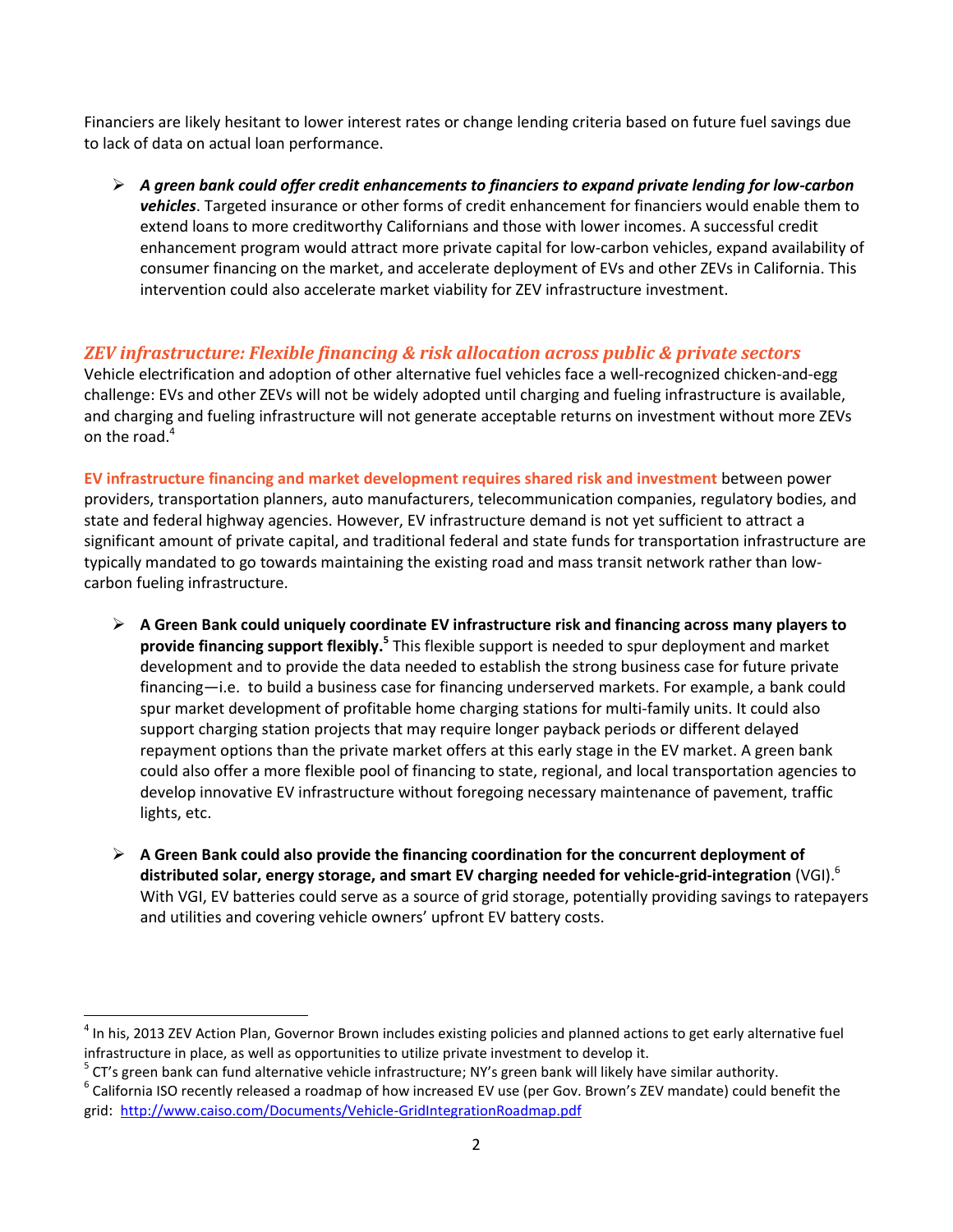# *Goods movement: Finance at-scale innovative infrastructure & expand small business access to cost-savings*

**Little financing is available for at-scale and disruptive innovation of infrastructure and technology for goods movement.** Financial support for bold, innovative ideas to decarbonize our freight infrastructure– from electrifying truck-lanes to developing novel modes of freight movement– falls between state and federal jurisdictions. History tells us that the private investment in such infrastructure innovation is unlikely without significant government intervention.

 **A Green Bank could support scale-up of innovative goods movement infrastructure through long-term loans, public investment, loan guarantees, or insurance products.** With a broad portfolio of financing and risk-bearing mechanisms, the bank could flexibly coordinate public and private sector stakeholders to mitigate risks and maximize the chance for success.

**California's heavy-duty trucking companies are largely locally-owned small businesses <sup>7</sup> and typically lack adequate access to financing to upgrade their trucks with low-carbon technologies.** Heavy-duty vehicles emit approximately 20 percent of California's transportation emissions—8% of total state emissions.<sup>8</sup> The owneroperators of the most carbon-intensive trucks—port hostlers and drayage trucks— and typically are most limited in their access to financing for upgrades. Federal and California do have programs to help small business owners finance cleaner trucks,<sup>9</sup> but barriers still exist to their adoption of more efficient technologies.<sup>10</sup> Loans that incorporate lower fuel costs in loan terms could help owner-operators finance upgrades and new trucks.

 **Again, a Green Bank could offer credit enhancements to financiers to expand private lending to owner-operators for low-carbon upgrades or replacements of heavy-duty vehicles**. (See above passenger vehicle discussion for full rationale.)

## *Regional planning: lower risk for development of low-carbon transit areas*

**Metropolitan Planning Organizations may not have access to adequate finance for innovative emissionslowering transit projects**—especially innovations with limited data or precedent to provide to financiers. Targeted and coordinated public investment could enhance the effectiveness of California's 2008 Sustainable Communities and Climate Protection Act (S.B. 375), which requires that Metropolitan Planning Organizations create Sustainable Communities Strategies to meet regional GHG targets for transportation and land-use.<sup>11</sup>

 $\overline{\phantom{a}}$ 

<sup>7</sup> California Department of Transportation, Commercial Vehicles Factsheet (2012): [http://www.dot.ca.gov/hq/tpp/offices/ogm/fact\\_sheets/Fast\\_Freight\\_Facts\\_Trucks\\_bk\\_040612.pdf](http://www.dot.ca.gov/hq/tpp/offices/ogm/fact_sheets/Fast_Freight_Facts_Trucks_bk_040612.pdf)

<sup>8</sup> California Air Resources GHG Inventory 2000 – 2011. Assessed 12/16/13.

http://www.arb.ca.gov/cc/inventory/data/tables/ghg\_inventory\_scopingplan\_00-

<sup>9</sup> Examples include California's Hybrid and Zero-Emission Truck and Bus Voucher Incentive Project (HVIP) administered by CARB and CALSTART, and the U.S. EPA SmartWay Innovative Financing program.

<sup>&</sup>lt;sup>10</sup> See Roeth et al. (2013) Barriers to the Increased Adoption of Fuel Efficiency Technologies in the North American On-Road Freight Sector.

 $11$  California Air Resource Board's "Cap and Trade Auction Proceeds Investment Plan," prioritizes sustainable communities and clean transportation and recognizes that current funding is insufficient to meet existing demand and to support large-